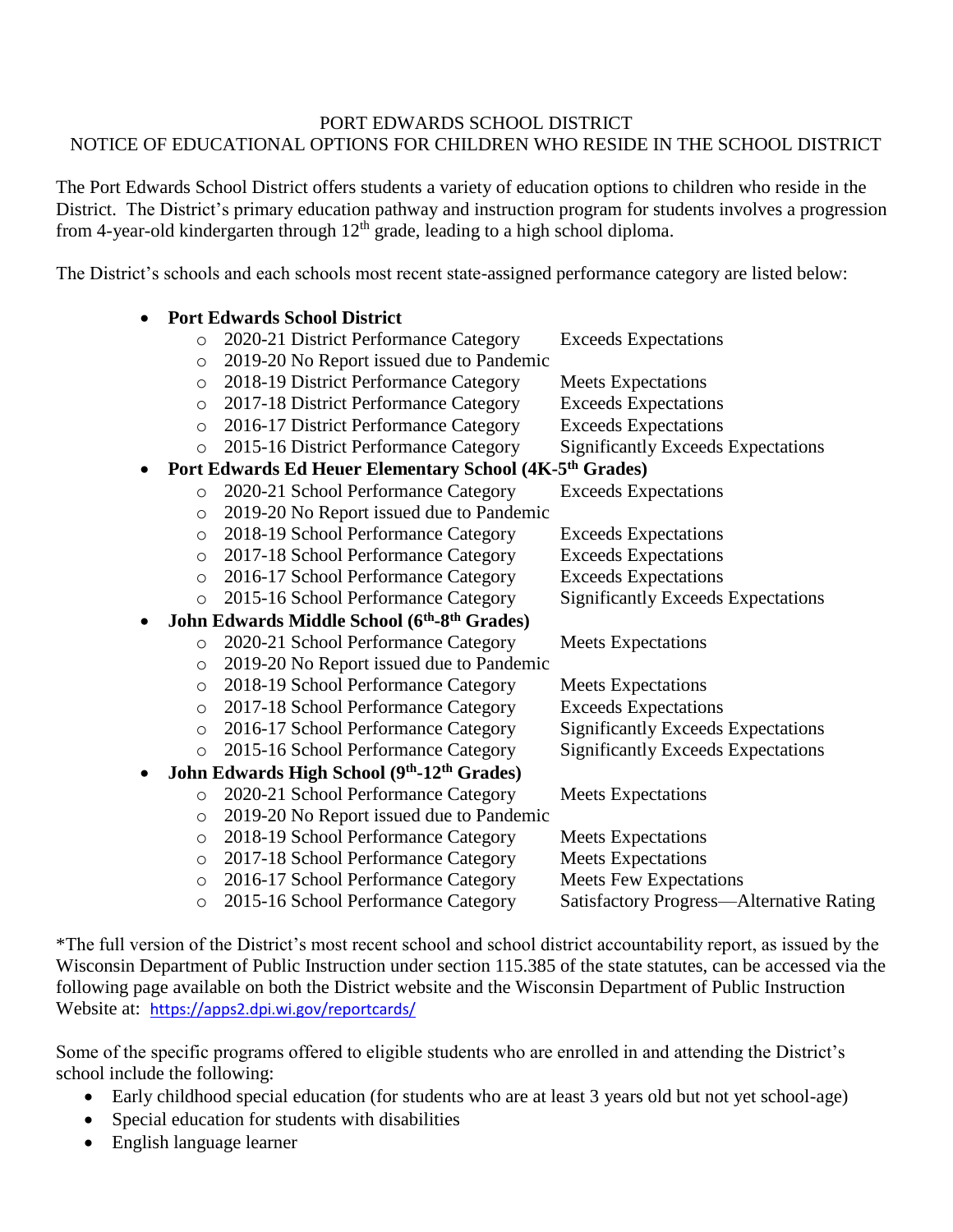- Career and Technical Education (CTE) programs
- Individualized program and curriculum modifications
- Alternative education program(s)
- At-risk education (e.g., for students identified as being at-risk of not graduating from high school)
- Summer school programming
- Youth Apprenticeship
- Dual Credit, Start College Now and Early College Credit Program for eligible students

Educational options for students who are enrolled in the Port Edwards School District that involve part-time attendance at an educational institution other than a school of the Port Edwards School District include the following:

- The Early College Credit Program and Start College Now, which
	- o provides opportunities to apply for approval to take courses at certain institutions of higher education; and
	- o is subject to state and local eligibility requirements; and
	- $\circ$  Early College Credit Program is available only to students who are enrolled in the 9<sup>th</sup> through12<sup>th</sup> grades; and
	- o Start College Now is available to students interested in Technical College credits who are enrolled in the  $11<sup>th</sup>$  and  $12<sup>th</sup>$  grades.
- Part-Time Public School Open Enrollment
	- o provides an opportunity for a student enrolled in a public high school to attend a public school in a non-resident district on a part-time basis; and
	- o a student may attend no more than two courses at a time in the non-resident district under this law.

Additional educational options for children who reside in the District that involve full-time enrollment/attendance at a school, program, or other educational institution that is not a school or instrumentality of the Port Edwards School District include the following:

- High school students meeting certain age and other eligibility requirements may be permitted to attend a technical college or certain other programs for the purpose of completing a program leading to a high school equivalency diploma.
- Full-time Open Enrollment involving physical attendance in a public school of a nonresident school district or attendance through a virtual charter school that is associated with a nonresident school district.
- A child with a disability who meets the program's specific eligibility requirements may apply to attend an eligible, participating private school under a scholarship awarded through the state's "Special Needs Scholarship Program" as established under section 115.7915 of the state statutes.
- Enrollment in a private school participating in the Wisconsin parental choice program.
- Enrollment in a private school of the family's choosing (at the family's own cost, as applicable).
- Enrollment in a home-based private educational program as provided under state law.

Educational options for children who reside in the Port Edwards School District but who are enrolled in and attending a private school, or home-based private educational program include the following:

- Such students have the opportunity to attend summer school classes/programs offered in the District.
- Private school students in the high school grades have the opportunity to apply for approval to take up to two courses per semester in a District school, pursuant to section 118.145(4) of the state statutes.
- Students who are enrolled in a home-based private educational program have the opportunity to:
	- o Apply for approval to take up to two courses per semester in public schools as provided under section 118.53.
	- o Participate in District interscholastic athletics and other District extracurricular activities as provided under section 118.133.